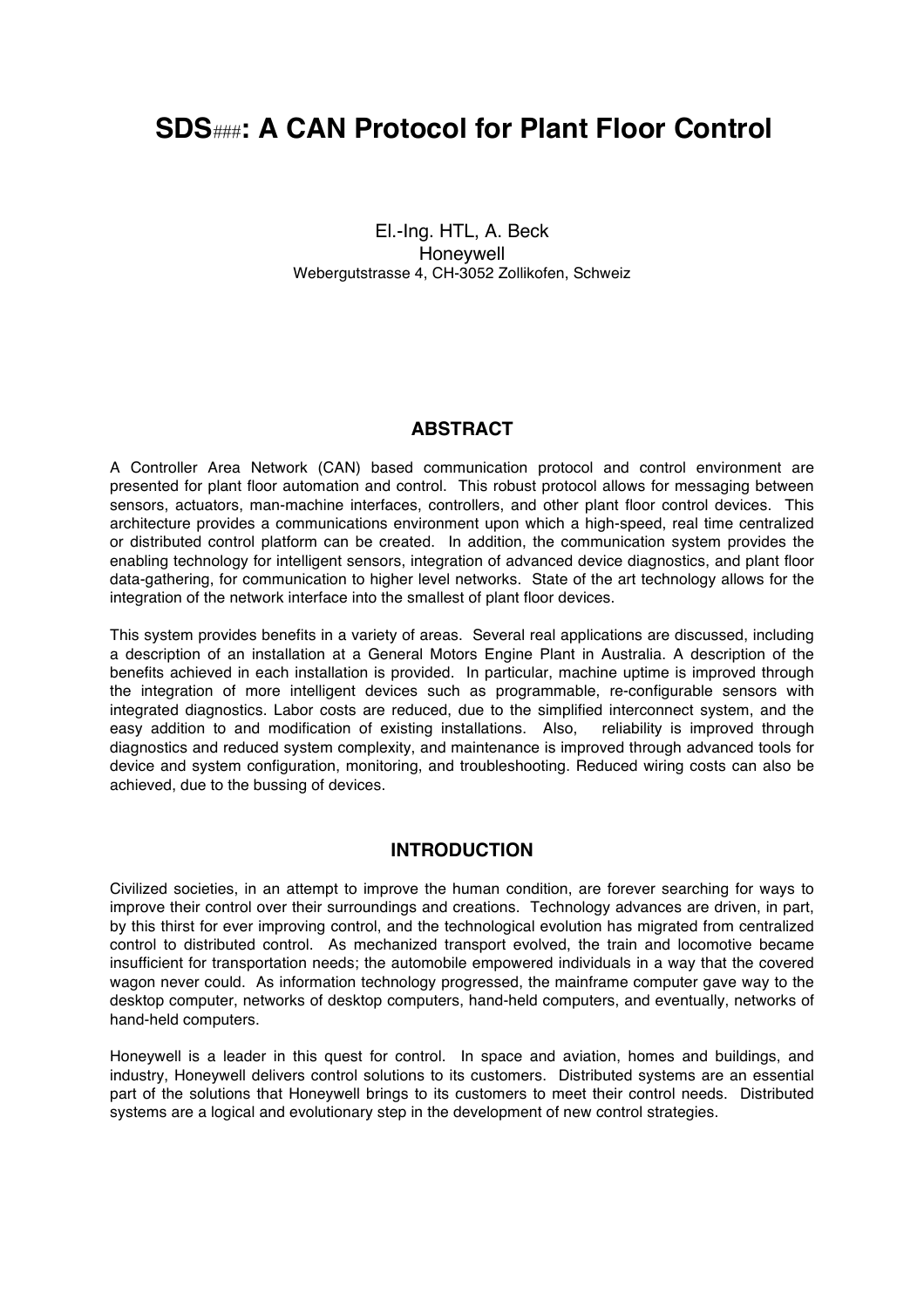#### **HONEYWELL/SDS**###

An example of a distributed system is Honeywell's SDS**###** Smart Distributed System. This product is the focus of our development efforts at Honeywell to stimulate a new, open system approach to industrial control. The following is an in-depth look at the concepts behind SDS**###**.

## **A HIGH SPEED FIELDBUS**

What are the characteristics of a device communications network for factory floor control? In the discrete world, speed is of the essence. The communications system must be tailored to provide high speed information exchange for real time exchange of process variables. PLC scan times of 10 milliseconds or below are increasingly common in the modern discrete control world. In order for the communication system to have little or no impact on the user's perception of control, the communication delay for process variable exchange should be less than 1 millisecond. In addition, a flexible, robust communication protocol is needed to support the requirements of intelligent, distributed field devices. Power delivery along the bus is essential for two reasons. All devices attached can make use of the delivered power to drive one side of an electrical isolation barrier. Furthermore, many types of devices (e.g. sensors, push buttons, etc.) have low power requirements, and their installation is greatly simplified by central power delivery. For devices running solely off of the bus-supplied power, the isolation barrier may not be needed. Of course, the system must be reliable and operational under conditions of industrial noise. Systems for use in the European market will have to meet the standards for electromagnetic compliance (EMC). Also, the added electronic complexity due to the communications interface should be as small as possible, to fit the widest range of devices, but scalable to meet the needs of complex devices. For bus-powered devices, power is limited, so the electronics should also have low power consumption. The new connection requirements present opportunities as well as challenges. There is no single interconnect solution which meets the needs of all customers, so a variety of choices are needed. These requirements taken together provide a useful method to select an appropriate technology for communications. There is a wide spectrum of communication technology available, from simple RS-232 serial communications up to Ethernet, FDDI, wireless, and beyond. CAN (Controller Area Network) is a relatively new technology which addresses these needs.

## **PHYSICAL LAYER**

Referring to the OSI seven layer model for communications stacks, CAN is mostly a layer 2 definition (Data Link Layer). Other standards processes are moving to fill the gaps, particularly ISO/DIS 11898, a working discussion committee establishing Physical Layer standards for CAN communications. Honeywell has chosen to use these standards in our SDS**###** Smart Distributed System as the basis for our Physical Layer. We have developed a five-wire cabling strategy, including a twisted pair for differential data communications, a twisted pair for power delivery along the bus, and a drain wire attached to the cable shield(s). Up to 64 devices can be attached to a single bus in this fashion. In conjunction with cable suppliers, we have developed a set of cabling products for SDS**###** which allow the cabling and connection of the bus with no tools. These cables use industry standard four and five pin connectors, plus a specially developed cable "tee", to allow the installer to connect the main bus trunk and drops to devices using quick-disconnect, sealed connectors. (fig. 1)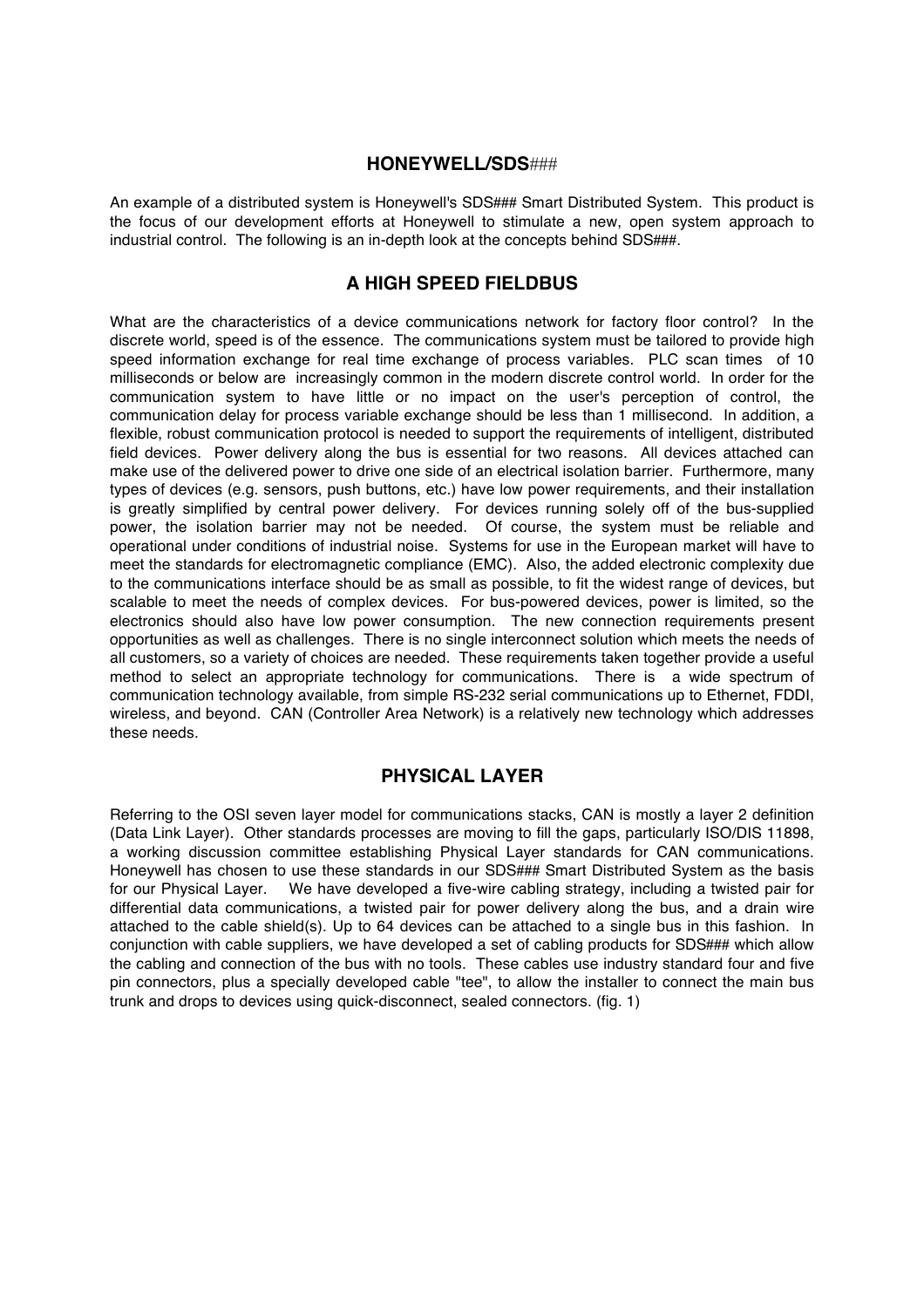

Figure 1 Quick Disconnect Cable Tee Sketch

For applications where a hard wired solution is preferred, we have also developed a set of pigtails, and reference notes, using traditional approaches with cut cable, terminal strips, etc. These two approaches span customer needs ranging from sealed connections, to conduit use, to ease of wiring and installation. Quick-disconnect sealed cable use by customers so far indicates the potential for an 80 percent reduction in installation time. Coupled with the reduction in cable length requirements afforded by the network communications approach, these translate into the potential for substantial benefits to the customer, in the areas of cost, installation time, maintenance, and system modification.

# **SDS**### **APPLICATION LAYER**

The OSI communication stack includes seven layers to account for all communication functions needed to be able to generically describe any network communication system. Optimization choices inherent in CAN and necessary for a realizable high speed control-oriented network allow for the collapsing of all layers above layer 2 into a single layer called the Application Layer (layer 7 of the OSI model). (fig. 2)



Figure 2 Device Model

This layer defines the services available to the user of the communication protocol, and manages the translation of user service requests into message objects suitable for the Data Link Layer. It also handles service requests coming up through the Data Link Layer from other devices. The SDS### Application Layer Protocol defines four generic service classes available to the user: READ, WRITE, ACTION, and EVENT. READ and WRITE operate on defined object **attributes** of a particular device. ACTION indicates that the device is to perform some specified function. EVENT provides for notification of asynchronous or other spontaneously generated events in the device, or sensed by the device. Each service can be used with or without an explicit Application Layer acknowledge of the service. For example, in a peer-to-peer environment, sensors may transmit their process variable data in broadcast fashion, without an explicit acknowledgment message returned to indicate reception. Note that the Data Link Layer still guarantees error-free transmission of the message under these circumstances. In a master/slave environment, the user of an Application Layer service may receive an acknowledgment message in response to the service request transmitted. This provides an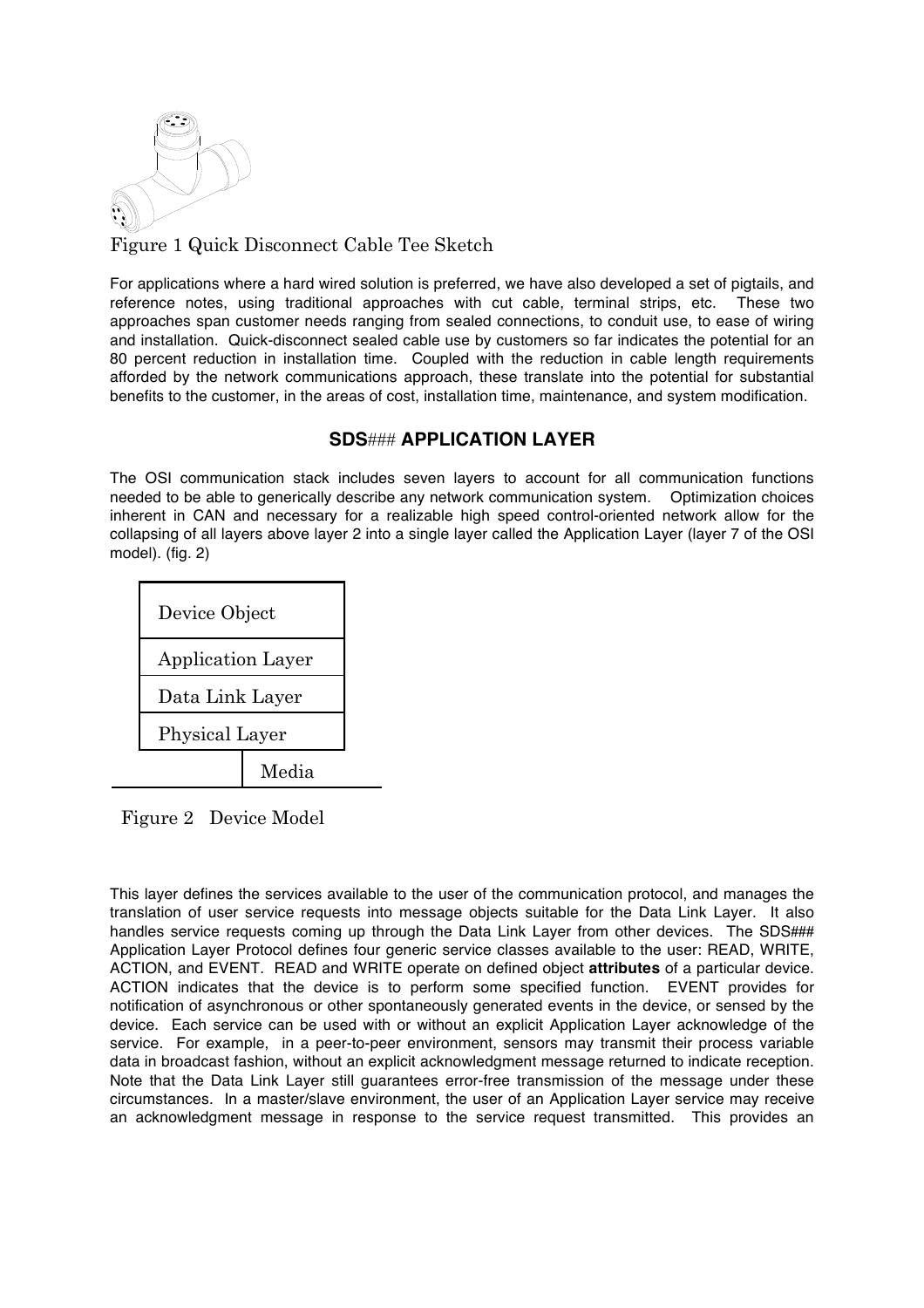additional layer of confirmation on top of the Data Link Layer. For services which require data to be returned as a result of the service request, the acknowledgment message provides the return data. Using these services, it is possible to perform a wide variety of functions in the control environment, ranging from reporting of process variables, to modifying controlled outputs, to accessing and changing device configuration. The combination of the Application Layer and CAN provide for a fullfeatured network suitable for a wide variety of control applications on the factory floor.

## **SDS**### **MESSAGE TYPES**

The basic SDS**###** long form Application Protocol Data Unit (APDU) is diagrammed below:

|   | <b>BITS</b>                                                                 |   |   |                        |   |   |  |              |               |
|---|-----------------------------------------------------------------------------|---|---|------------------------|---|---|--|--------------|---------------|
|   |                                                                             | 6 | 5 | 4                      | 3 | 2 |  | $\Omega$     |               |
|   | $DIR {0, 1}$<br>Device Address {0  125}                                     |   |   |                        |   |   |  |              | <b>CAN</b>    |
|   | PDU Type {0  7}<br>Data Length Code > 0                                     |   |   |                        |   |   |  |              | <b>HEADER</b> |
|   | Request/Response/Error   Fragment = 0   Reserved<br>Object/Group ID {0  15} |   |   |                        |   |   |  |              |               |
| в | PDU Modifier (Attribute, Action, Event, {0  255})                           |   |   |                        |   |   |  |              |               |
| ν | Variable Data (Byte 0)                                                      |   |   |                        |   |   |  | <b>CAN</b>   |               |
|   | Variable Data (Byte 1)                                                      |   |   |                        |   |   |  | <b>DATA</b>  |               |
| Е | Variable Data (Byte 2)                                                      |   |   |                        |   |   |  | <b>FIELD</b> |               |
| S | Variable Data (Byte 3)                                                      |   |   |                        |   |   |  |              |               |
|   | Variable Data (Byte 4)                                                      |   |   |                        |   |   |  |              |               |
|   |                                                                             |   |   | Variable Data (Byte 5) |   |   |  |              |               |

#### **Figure 3 SDS™ APDU (long form) in a CAN Frame**

The usage of all 10 bytes of the CAN message format are defined. The identifier field contains 3 parts. The Device Address occupies 7 bits, allowing up to 126 logical devices to be present on a single network. There is a direction bit which determines whether the Device Address is intended to be interpreted as either a source or destination address. Finally there is a PDU Type field, which identifies whether the message is a READ, WRITE, ACTION, or EVENT application layer service. For a long form message, the message always contains at least two defined bytes in the CAN data field, so the Data Length Code is always 2 or larger. The first byte of the CAN data field contains additional SDS**###** protocol related information, including whether the message is a service request, a service response, or a service error response, whether the message is a fragment part of a larger total message, and which of 16 possible objects within a logical device is targeted. The next byte in the CAN data field contains the PDU modifier, which is the number of the **Attribute** being read or written to, or the number of the ACTION or EVENT service involved. The remaining bytes (up to 6) are used for transferring data, if any.

Two additional messaging formats are defined. An extension of the long form APDU is the fragmented long form APDU:

| ---- |  |  |              |   |        |  |  |
|------|--|--|--------------|---|--------|--|--|
|      |  |  | $\mathbf{A}$ | ື | -<br>_ |  |  |

|   | $DIR {0, 1}$<br>Device Address {0  125} |                        |                                                   |                      |                                                     |  |  |  |
|---|-----------------------------------------|------------------------|---------------------------------------------------|----------------------|-----------------------------------------------------|--|--|--|
|   | PDU Type $\{07\}$                       |                        |                                                   | Data Length Code > 0 | <b>HEADER</b>                                       |  |  |  |
|   |                                         | Request/Response/Error |                                                   |                      | Fragment = $1$   Reserved   Object/Group ID {0  15} |  |  |  |
|   |                                         |                        | PDU Modifier (Attribute, Action, Event, {0  255}) |                      |                                                     |  |  |  |
| B |                                         |                        | Fragment Number {0  63}                           |                      |                                                     |  |  |  |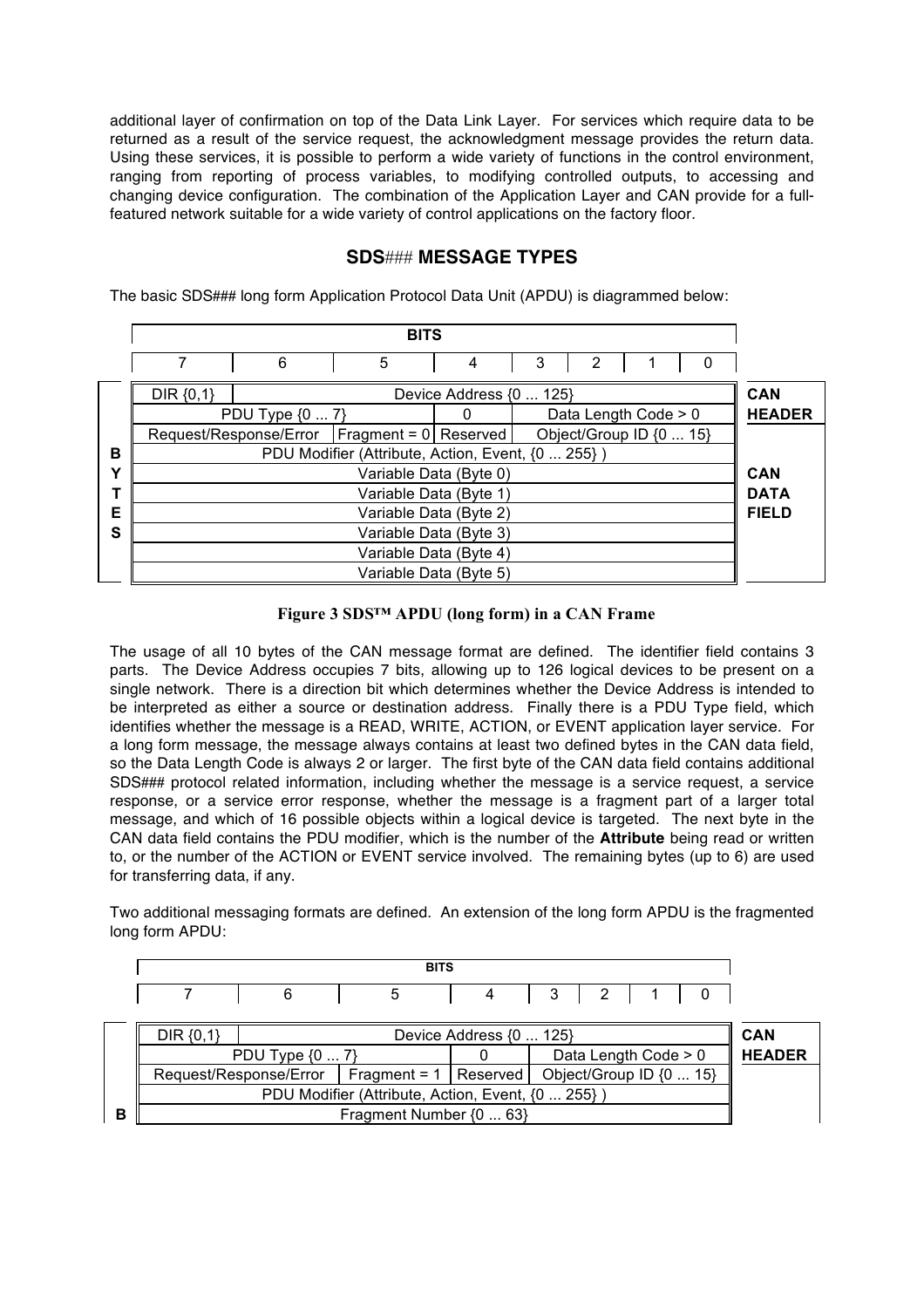|   | Total Fragment bytes $\{0 \dots 255\}$ | CAN          |
|---|----------------------------------------|--------------|
|   | Variable Data (Byte 0)                 | <b>DATA</b>  |
|   | Variable Data (Byte 1)                 | <b>FIELD</b> |
| e | Variable Data(Byte 2)                  |              |
|   | Variable Data (Byte 3)                 |              |

#### **Figure 4 SDS™ APDU (fragmented long form) in a CAN Frame**

In the fragmented long form, the Fragment bit is set to one, indicating that this message is part of a larger, fragmented message sequence. This form is used automatically when the amount of data to be transferred is greater than the amount available (6 bytes) in a single long form APDU. The final message type is the short form APDU:

|               |                                      |                      |                |  | <b>BITS</b> |   |                 |  |
|---------------|--------------------------------------|----------------------|----------------|--|-------------|---|-----------------|--|
|               |                                      |                      | $\overline{2}$ |  | -4          | 5 | 6               |  |
| <b>CAN</b>    | DIR (0,1)<br>Device Address {0  125} |                      |                |  |             |   |                 |  |
| <b>HEADER</b> |                                      | Data Length Code = 0 |                |  | <b>RTR</b>  |   | PDU Type {0  7} |  |
|               |                                      |                      |                |  |             |   |                 |  |

 **Figure 5 SDS™ APDU (short form) in a CAN Frame**

The Data Length Code is always zero in a short form APDU. Thus the message contains only two bytes. In this case, the PDU type is redefined to be specific to the device object model. Thus, different device types can use the same 8 PDU types to mean different things. In the case of a simple, single point digital input or output, the short form APDU is used to quickly transmit the information when the device turns on or off. For analog inputs or outputs, this message type can be used to quickly transmit the information when predefined set points are exceeded. A motor drive might use these messages to communicate that it is at the commanded speed. Other uses can be specific to the device in question.

## **DEVICE MODELS**

The SDS**###** Application Layer Protocol is intended to be used in an object-oriented methodology. Devices are classified using an objected-oriented approach, including a device hierarchy with inheritance. All SDS**###**-compatible devices inherit (eventually) from a common device object which includes the minimum functions necessary for a device to communicate and be recognizable in an SDS**###** environment. The power of this approach becomes apparent in multi-vendor systems. In an open environment, two competing vendors may make different photoelectric sensors, which may have some features in common (such as the ability to indicate on/off) and some differentiating feature (e.g. diagnostics, etc.) These two devices can inherit from the same device object which specifies the basic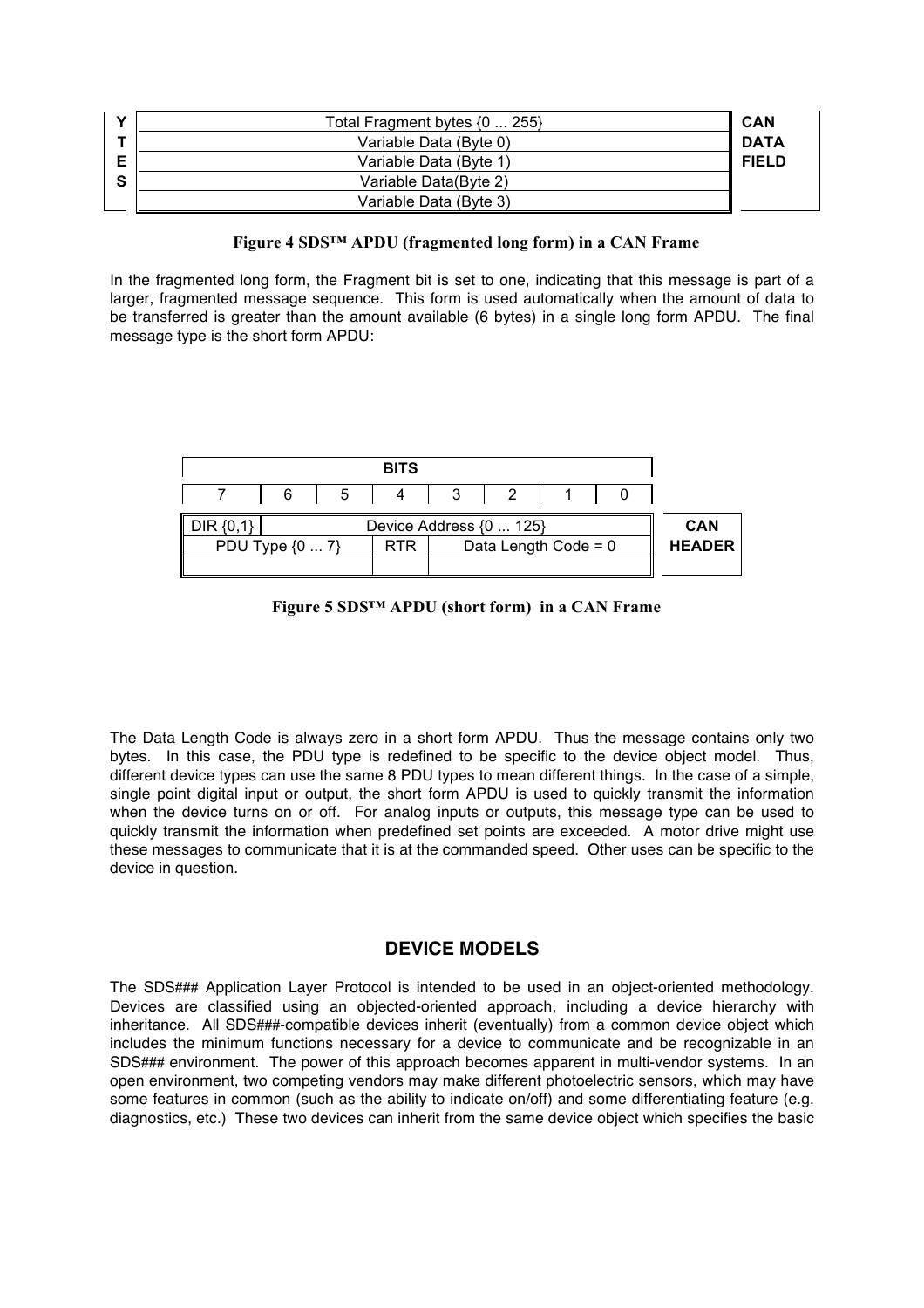sensor on/off functionality. Each device becomes a different type of object, but the common inheritance allows a controller to query the device to ascertain its inheritance and functionality. Thus the two devices can both appear to the controller as photoelectric sensors. If the controller also has specific knowledge of the advanced features of a device, it can use these also. Or, the advanced features may be appropriate only for access via a hand-held terminal or some other configuration management tool. Thus, the controller can utilize the process variable resident in the device, without having to know all its capabilities. A sample device model definition for a motor drive device is outlined below: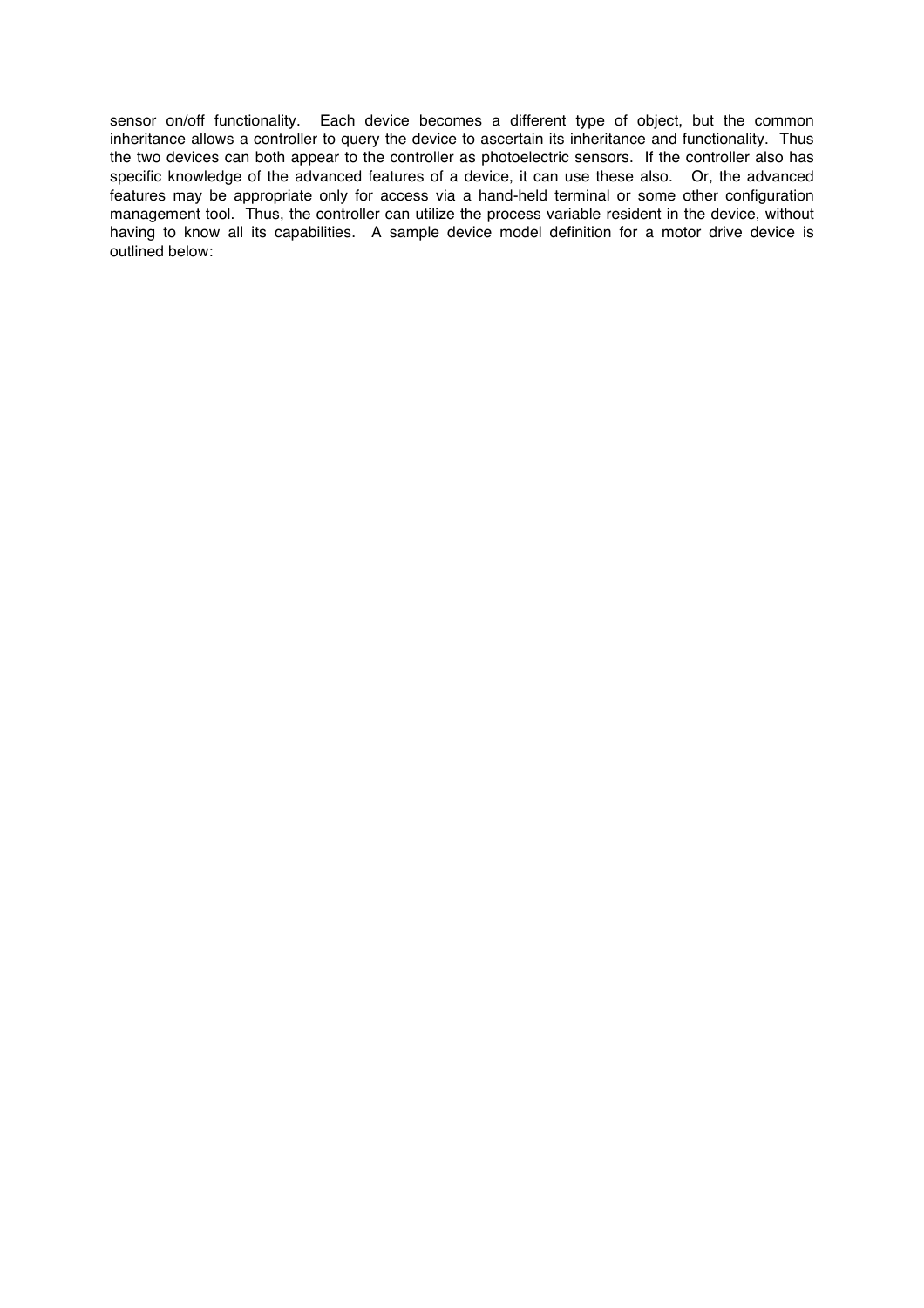| <b>ATTRIBUTES</b>   |                          |                                 |                     |
|---------------------|--------------------------|---------------------------------|---------------------|
| <b>ATTRIBUTE ID</b> |                          | <b>VARIABLE TYPE, SIZE, R/W</b> |                     |
|                     | <b>ITEM</b>              |                                 | <b>DATA RANGE</b>   |
| 0                   | Reserved                 |                                 |                     |
|                     | Reserved                 |                                 |                     |
| 2                   | Device Type              | String, 1-5 bytes, binary       | (0255)              |
| 3                   | Vendor ID Number         | Unsigned, 8, R                  | (0255)              |
| 4                   | Device Address           | Unsigned, 8                     | (0125)              |
| 5                   | Unused                   |                                 |                     |
| 6                   | Un/Solicited Mode        | Bit, R/W                        | 0,1                 |
| 7                   | Software Version         | <b>String, 32, R</b>            | <b>ASCII</b>        |
| 8                   | Diagnostic Error Counter | Unsigned, 8, R                  | (08)                |
| 9                   | Bus Diagnostic Flags     | Unsigned, 8, R                  | (08)                |
| 10                  | <b>Cyclical Timer</b>    | Unsigned, 16, R/W               | (040963)            |
| 11                  | Serial Number            | Unsigned, 32, R                 | (14, 294, 967, 295) |
| 12                  | Date Code                | String, 4, R                    | <b>ASCII</b>        |
| 13                  | Catalog Listing          | String, 32, R                   | <b>ASCII</b>        |
| 14                  | Vendor Name              | String, 32, R                   | <b>ASCII</b>        |
| 15                  | Device Name              | <b>String, 32, R</b>            | <b>ASCII</b>        |
| 16                  | Reserved                 |                                 |                     |
| 17                  | Reserved                 |                                 |                     |
| $51 - 59$           | An-01 thru An-09         | Unsigned, 16, R/W               | (065535)            |
| $60 - 70$           | Available for future use |                                 |                     |
| $71 - 82$           | $bn-01$ thru $bn-12$     | Unsigned, 16, R/W               | (065535)            |
| $83 - 90$           | Available for future use |                                 |                     |
| $91 - 118$          | Sn-01 thru Sn-28         | Unsigned, 16, R/W               | (065535)            |
| $119 - 130$         | Available for future use |                                 |                     |
| 131 - 172           | Cn-01 thru Cn-42         | Unsigned, 16, R/W               | (065535)            |
| 173 - 255           | Available for future use |                                 |                     |

Figure 6 SDS**###** Drive Interface Device -- Attributes

| <b>ACTIONS</b>     |                            |                                   |                            |                                        |                   |
|--------------------|----------------------------|-----------------------------------|----------------------------|----------------------------------------|-------------------|
| <b>ACTION</b><br># | <b>ITEM</b>                | <b>INPUT</b><br><b>PARAMETERS</b> | <b>DATA RANGE</b>          | <b>OUTPUT</b><br><b>PARAMETER</b><br>s | <b>DATA RANGE</b> |
| 0                  | <b>NOOP</b>                | None                              |                            | None                                   |                   |
|                    | <b>Change Address</b>      | Serial Number,<br>Address         | Unsigned 32,<br>Unsigned 8 | None                                   |                   |
| 2                  | Self Test                  | None                              |                            | None                                   |                   |
| $3 - 5$            | Unused                     |                                   |                            |                                        |                   |
| 6                  | Clear All Errors           | None                              |                            | None                                   |                   |
| $7 - 56$           | Unused                     |                                   |                            |                                        |                   |
| 57                 | Password                   | Pass Number                       | Unsigned, 16, R            | None                                   |                   |
| 58-60              | Unused                     |                                   |                            |                                        |                   |
| 61                 | Operation Command          | Bit Map                           | Bit 0.1 Unsigned 8         | None                                   |                   |
| 62                 | <b>Frequency Reference</b> | <b>Requested Value</b>            | Unsigned, 16, R/W          |                                        |                   |
|                    |                            |                                   |                            |                                        |                   |

Figure 7 SDS**###** Drive Interface Device -- Actions

| <b>EVENTS</b> |                                     |                           |                   |
|---------------|-------------------------------------|---------------------------|-------------------|
| <b>EVENT</b>  |                                     |                           |                   |
| #             | <b>ITEM</b>                         | <b>OUTPUT PARAMETERS</b>  | <b>DATA RANGE</b> |
| 0             | <b>Self Test Failure</b>            | Diagnostic Error Count    | Unsigned, 8       |
|               |                                     | ### 0                     |                   |
| l - 50        | Unused                              |                           |                   |
| 51            | <b>Multifunction Contact Output</b> | Bit mapped contact status | Unsigned, 16      |
| 52            | <b>Multifunction Analog Output</b>  | Drive speed indication    | Unsigned, 16      |
| $53 - 100$    | For Future Use                      |                           |                   |
| 101-150       | <b>Fault Status</b>                 | <b>Fault Code</b>         | Unsigned, 16      |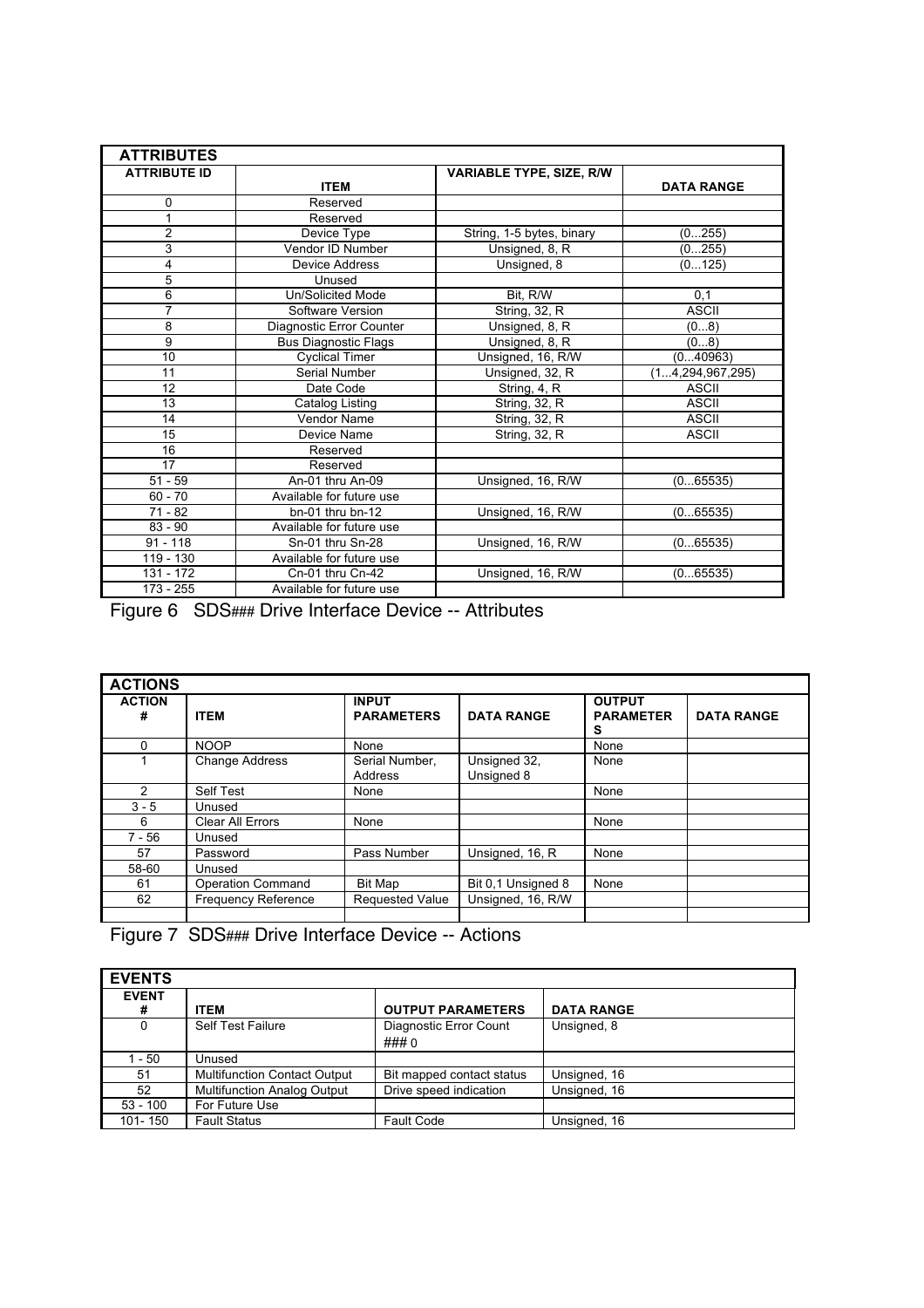## Figure 8 SDS**###** Drive Interface Device -- Events

#### **SMART DEVICES**

The potential advantages in a communication environment to the device manufacturer are enormous. Honeywell is a leader in control solutions and already uses communications in their control strategies. By placing a microprocessor in our SDS**###**-compatible sensors to manage the communications protocol, we benefit from being able to exploit the microprocessor to manage other device features. For example, our SDS**###**-compatible sensors can all be configured to be normally on or normally off, directly from the communications interface, using a hand-held terminal, or other tools. We have photoelectric sensors which can indicate when the head is operating in a low-gain situation, perhaps due to a dusty lens, or out-of-alignment reflector. We have limit switches which can predict the end of their useful life, as a recommendation for preventive maintenance. These features can predict trouble spots for users before they develop into shutdown situations. In this way, machine or line uptime can be improved.

#### **BENEFITS**

The range of benefits that this system provides is huge. Hand-held terminals may be plugged into the system at any point to query the status of devices, force devices to test themselves, force machine outputs on or off, etc. The cabling system provides for a reduction in overall cabling needed, as well as vastly simplified installation. Smart devices can keep track of their own integrity, allow for configuration and re-configuration, and maintain special features that allow for differentiation, variety, and solutions in the marketplace. As users demand more and more open systems, communication strategies will have to be supported by a variety of vendors in order to be successful. As communications become a part of the designs, a variety of other benefits and life cycle cost reductions are achieved, including reduction in design time, and reduced maintenance costs.

## **CASE STUDY: GM AUSTRALIA (HOLDEN), ENGINE LINE**

Holden has designed a new section within the motor assembly line to allow for the new motors used in the latest model Holden Executive. The line is split such that as motors are moving down the assembly line, this section installs the top half of the motor, including the head. They are then given a bar-code number, and checked for completeness. The line checks if the motors are for existing or new model vehicles. The conveyor system then decides which direction the motor should be sent depending on the motor model. The system then switches the correct valves to divert the new model motors to a separate area of the engine test bay for a modified test procedure. The existing model motors go straight through to the existing engine test bay area.

The SDS**###** installation consists of:

- 1. Two ITS-Sensor Modules
- 2. One ITS-Actuator Module
- 3. 17 SDS**###** Limit Switches
- 4. 2 Univer Valves
- 5. 1 Handheld Activator (Programmer)
- 6. Hardwired cable assembly with Brad Harrison**###** pigtails.
- 7. Total trunk length 180 meters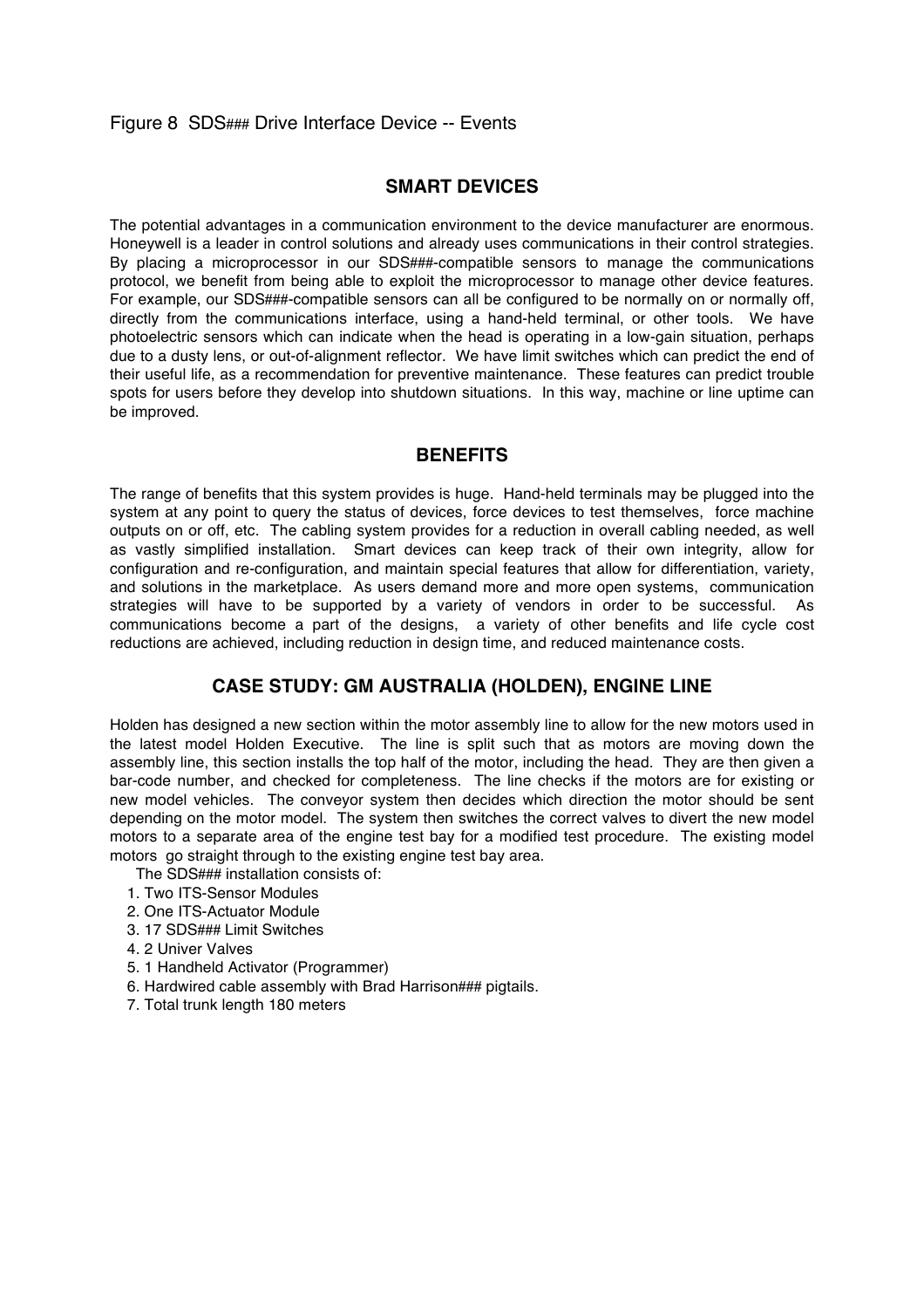HOLDEN ENGINE COMPANY

Overhead Conveyor Assembly Line B To Engine Test Bay



Figure 9 Holden Engine Line

# **HIGHLIGHTS**

As a result of the problems in fault diagnosing with the system, and the limit switches and valves not being accessible at ground level, Holden decided to look at a system which would have improved diagnostic capabilities which would be accessible from a single point. The SDS**###** installation provided this. This saved them from having to climb up into difficult and dangerous areas to inspect switches if a problem existed. The Handheld Activator can be used for this purpose. The diagnostics on the ITS units also can be used to quickly diagnose faults. Additionally, the customer elected to use an additional diagnostics module on the PLC. Using the diagnostic capabilities of the SDS**###** installation, it could immediately report which device was the problem. This is an easy task with the SDS**###** installation, and the ability to ask the SDS**###** system for which device was the problem was a distinct advantage.

## **CUSTOMER BENEFITS/COMMENTS**

This customer was particularly interested in the diagnostic capabilities of SDS**###** systems, and the ability to access this information easily from a remote location using a device such as a Hand Held Terminal. Holden is pleased with the application, so much so that they are considering expanding the project to include an extra 30 SDS### devices. The installation went smoothly, so much so that even though the contractors were behind schedule in installing the control system and field devices, they actually finished ahead of schedule due to the simplicity of the SDS**###** system installation.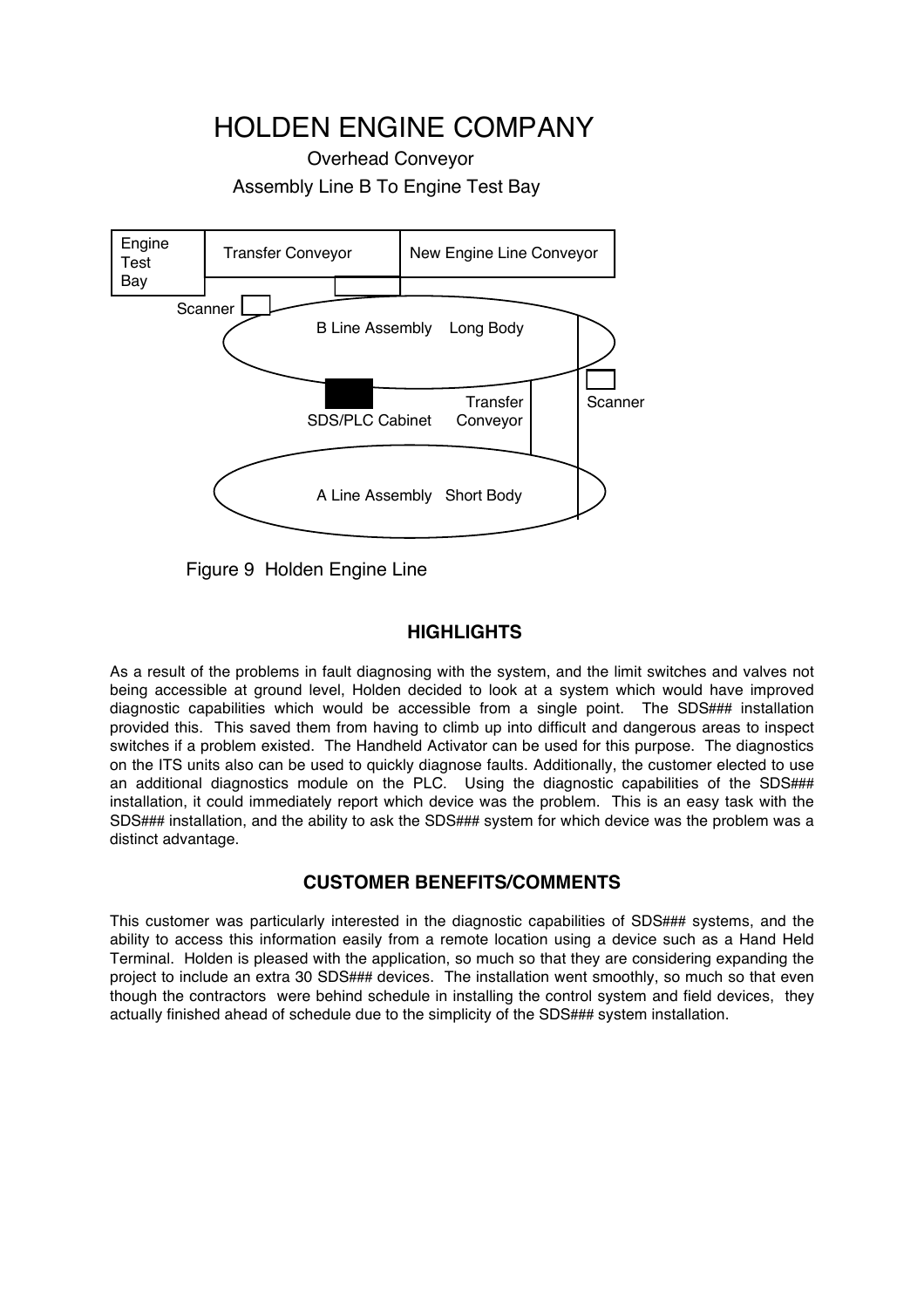# **CASE STUDY: CROWN CORK AND SEAL, USA, CANNING LINE**

Crown Cork and Seal is setting up a new facility in Chicago, Illinois, to make 3 piece steel aerosol cans. SDS**###** is slated for use in several application areas. The first application is on a portion of the process which puts the dome cap on the can, and sends the completed cans to the palletizing equipment. There are several of these machines, each of which handles 400 cans per minute. The SDS**###** devices are used in a variety of applications, including can counting, jam detection, and line sequencing.

- The SDS**###** installation consists of:
- 1. Two Koyo DL405**###** PLC Direct**###** SDS**###** Interfaces
- 2. Three ITS-Remote I/O Modules
- 3. 30 SDS**###** Mini-base Photos and Prox Switches
- 4. 25 SDS**###** Remote I/O Industrial I/O Subbases for pushbutton stations and miscellaneous I/O
- 5. 5 SDS**###** Limit Switches
- 6. 1 Handheld Activator (Programmer)
- 6. Hard wired cable assembly with Molex**###** pigtails and Molex**###** quick connect cordsets.
- 7. Total trunk length 150 meters (each of two busses)



Figure 10 Crown Cork and Seal Canning Line

## **HIGHLIGHTS**

The customer is primarily interested in ease of installation and system configuration. The SDS**###** system drastically simplified and reduced the total machine wiring solution, and provided direct access to a variety of device configuration parameters, such as normally open/normally closed or output